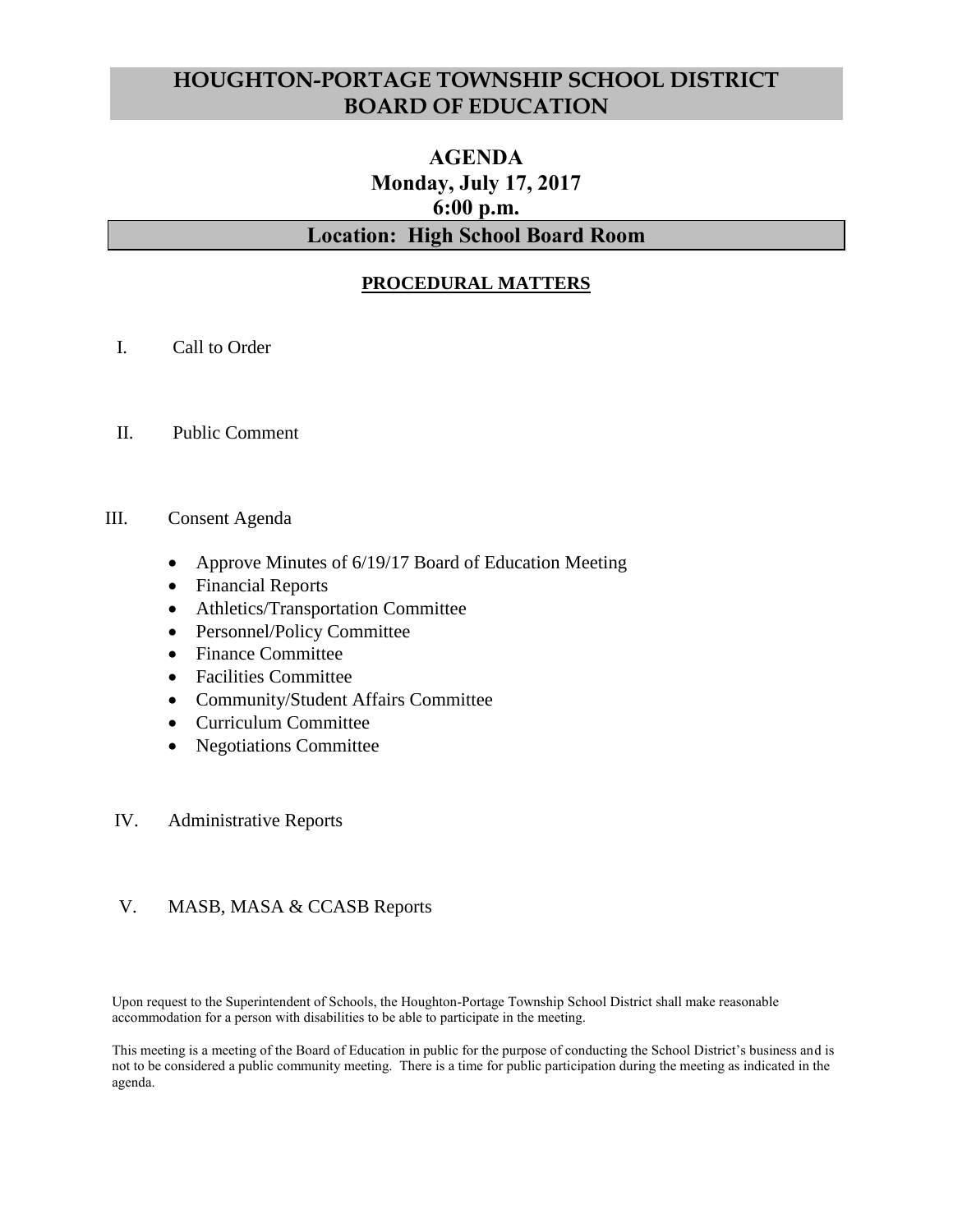- VI. Discussion Items
	- 1. Summer Updates

#### VII. Action Items

- 1. Resolution to Participate in School Bond Loan Fund
- 2. Designation of Depositories for School Funds
- 3. Resolution to Appoint Authorized Signature Authority for Wells Fargo Credit Card
- 4. Designation of Individuals Responsible for Posting Public Notice of Meetings
- 5. Delegation of Election Duties
- 6. Adoption of Legal Reference Note
- 7. Approval of Organizational Memberships MASA, MASB, & CCASB
- 8. Approval of MASB Legislative Relations Network Program
- 9. Approval of Annual Retainer Contracts:
	- i. School Attorney
	- ii. Auditor
- 10. Designation of Carriers to Transport Students
- 11. Selection of Representative for CCASB
- 12. Approval of Board Member Travel
- 13. Resolution to Designate Julie Filpus as District Representative in Absence of Superintendent
- 14. Schools of Choice Program for 2017-18
- 15. Michigan High School Athletic Association ("MHSAA") Membership Resolution
- 16. Resolution Setting First Day of School for 2017-18 School Year

Upon request to the Superintendent of Schools, the Houghton-Portage Township School District shall make reasonable accommodation for a person with disabilities to be able to participate in the meeting.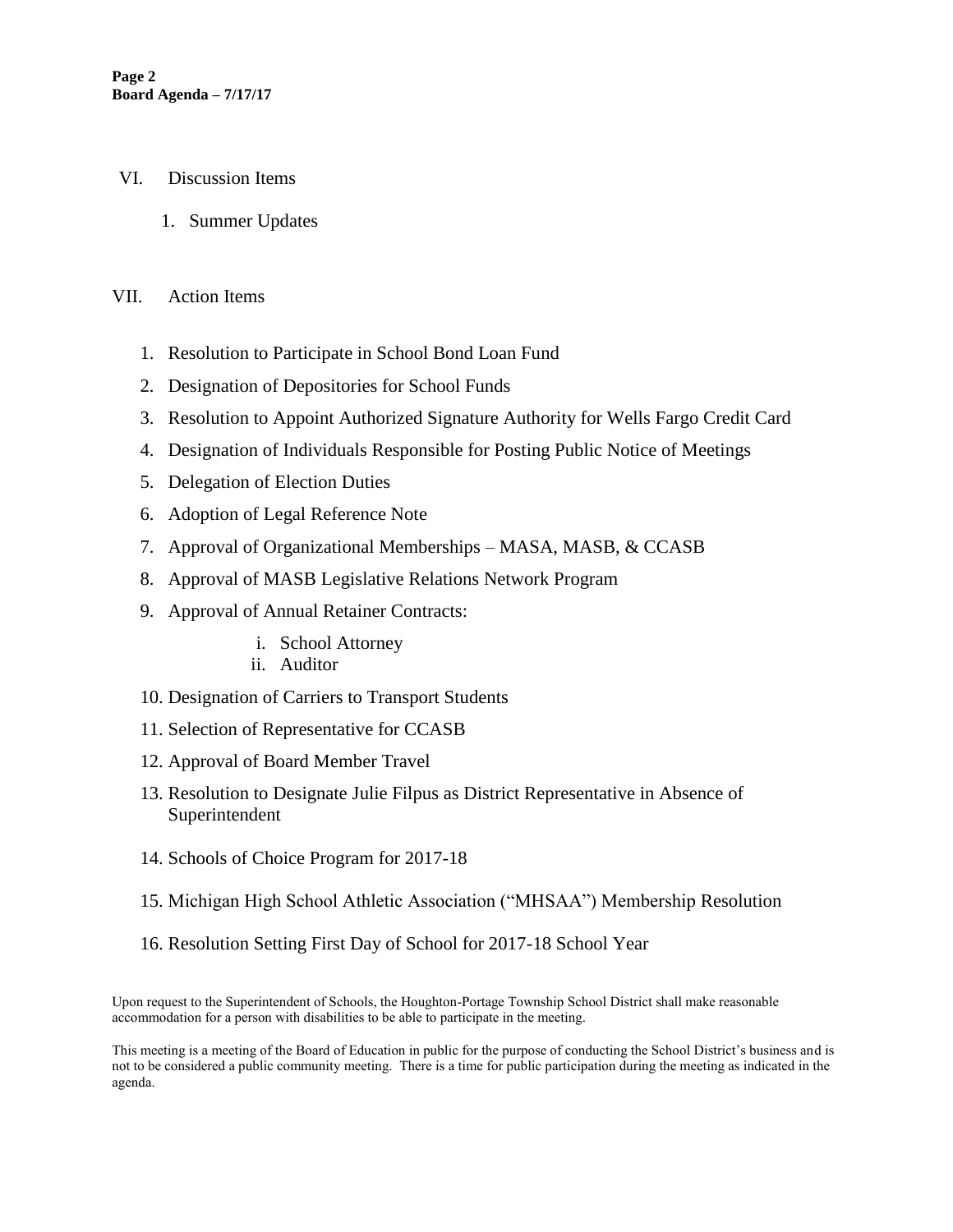#### VIII. Other Concerns or Public Comment

IX. Adjournment

# **DISCUSSION ITEMS**

#### **1. Summer Updates**

At the time of the board meeting, the superintendent will discuss summer updates.

# **ACTION ITEMS**

# **1. Resolution to Participate in School Bond Loan Fund**

Each year we file a preliminary application to participate in the school bond loan fund. Sara Marcotte will be available to answer any questions you have about this resolution.

#### **2. Designation of Depositories for School Funds**

Currently, Superior National Bank ("SNB") is the depository for the general fund, debt retirement, capital projects monies, federal tax deposits, athletics and school service accounts, and trust fund. River Valley State Bank is the depository for our trust and agency fund. The Michigan School District Liquid Fund is another depository for the general fund and capital projects. The Michigan Tech Credit Union is the depository for the elementary trust and agency account. I recommend that the Board designate these same depositories for school funds.

# **3. Designation of Individuals Responsible for Posting Public Notice of Meetings**

The Board is required to designate someone to post notices of meetings. I recommend the designation of Colette Patchin and Shirley Belej for this job.

Upon request to the Superintendent of Schools, the Houghton-Portage Township School District shall make reasonable accommodation for a person with disabilities to be able to participate in the meeting.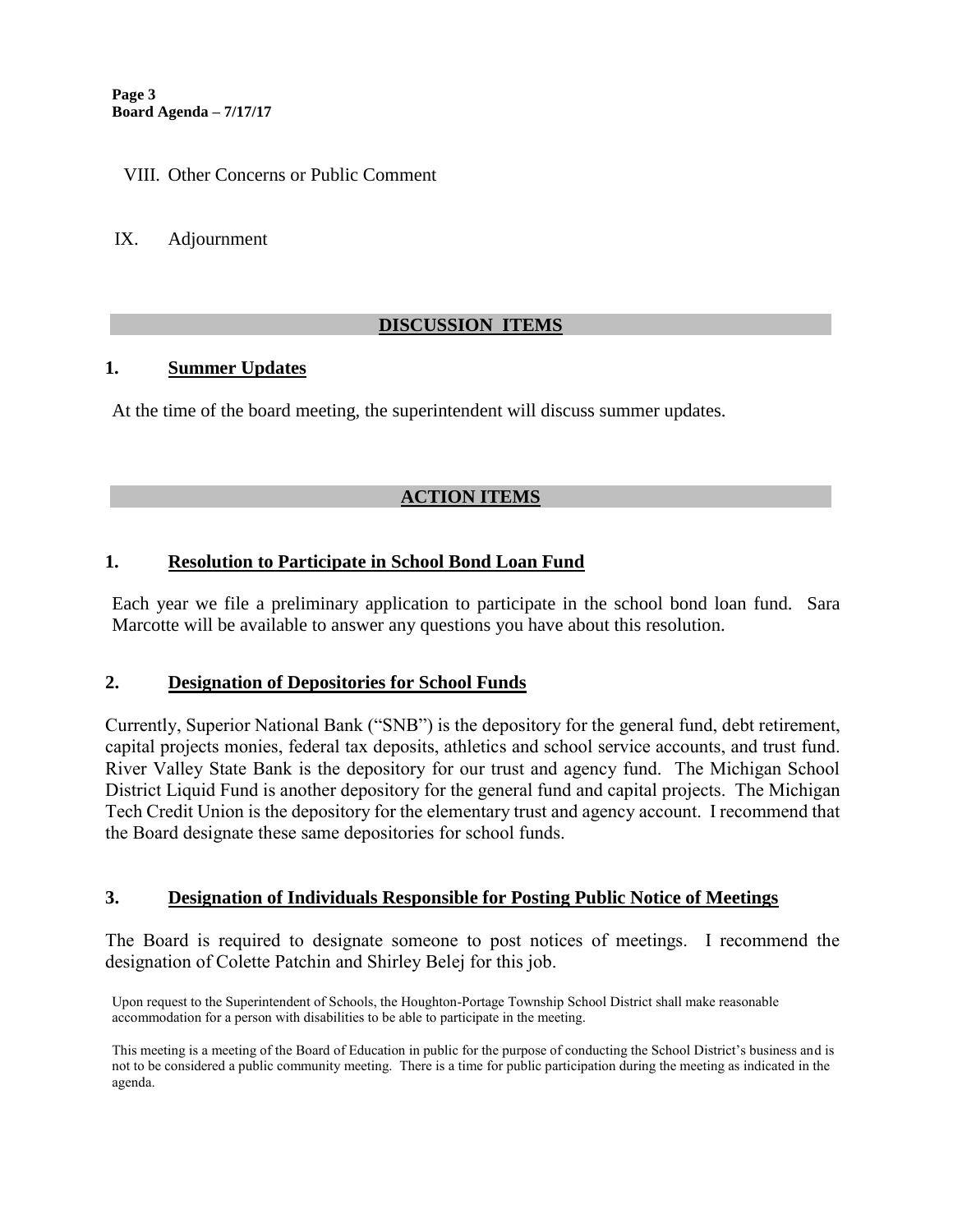**Page 4 Board Agenda – 7/17/17**

# **4. Delegation of Election Duties**

The Secretary of the Board of Education has discretion to delegate election duties to a member of the district's administrative staff. If duties are delegated it must be recorded in the Board's minutes. I recommend that the Board designate Sara Marcotte to serve as our election official to attend to all election responsibilities.

# **5. Adoption of Legal Reference Note**

Boards of education are required to attach an addendum to the minutes of the July meeting which indicates, in part, that the Houghton-Portage Township School District has designated themselves as a general powers school district by operational law. In addition, the terms of each of the Board members are listed as part of this addendum to the minutes.

# **6. Approval of Organizational Memberships – MASA, MASB, and CCASB**

At the time of the Board meeting, I will recommend that the Board once again participate as members of the Michigan Association of School Administrators, the Michigan Association of School Boards and MASB Legal Trust Fund, and the Copper Country Association of School Boards.

# **7. Approval of MASB LRN Program**

At the time of the meeting, I will initiate a discussion regarding MASB's LRN ("Labor Relations Network") program. A representative must be appointed each year at this time.

# **8. Approval of Annual Retainer Contracts**

Each year at this time the Board is asked to designate the school district attorney, as well as an auditor who will oversee the financial auditing of the school district. We currently retain Thrun Law Firm for school elections and matters relating to general school law, the law firm of Vairo, Mechlin & Tomasi, Houghton, as well as Ryan Law Offices of Iron Mountain, as our counselors. LaPointe & Associates, P.C. is the attorney for special education matters. I recommend retaining these firms for the 2017-18 school year. In addition, we have retained the services of Rukkila/Negro & Associates of Houghton as our school auditor. Once again, we recommend Rukkila/Negro & Associates for these responsibilities.

Upon request to the Superintendent of Schools, the Houghton-Portage Township School District shall make reasonable accommodation for a person with disabilities to be able to participate in the meeting.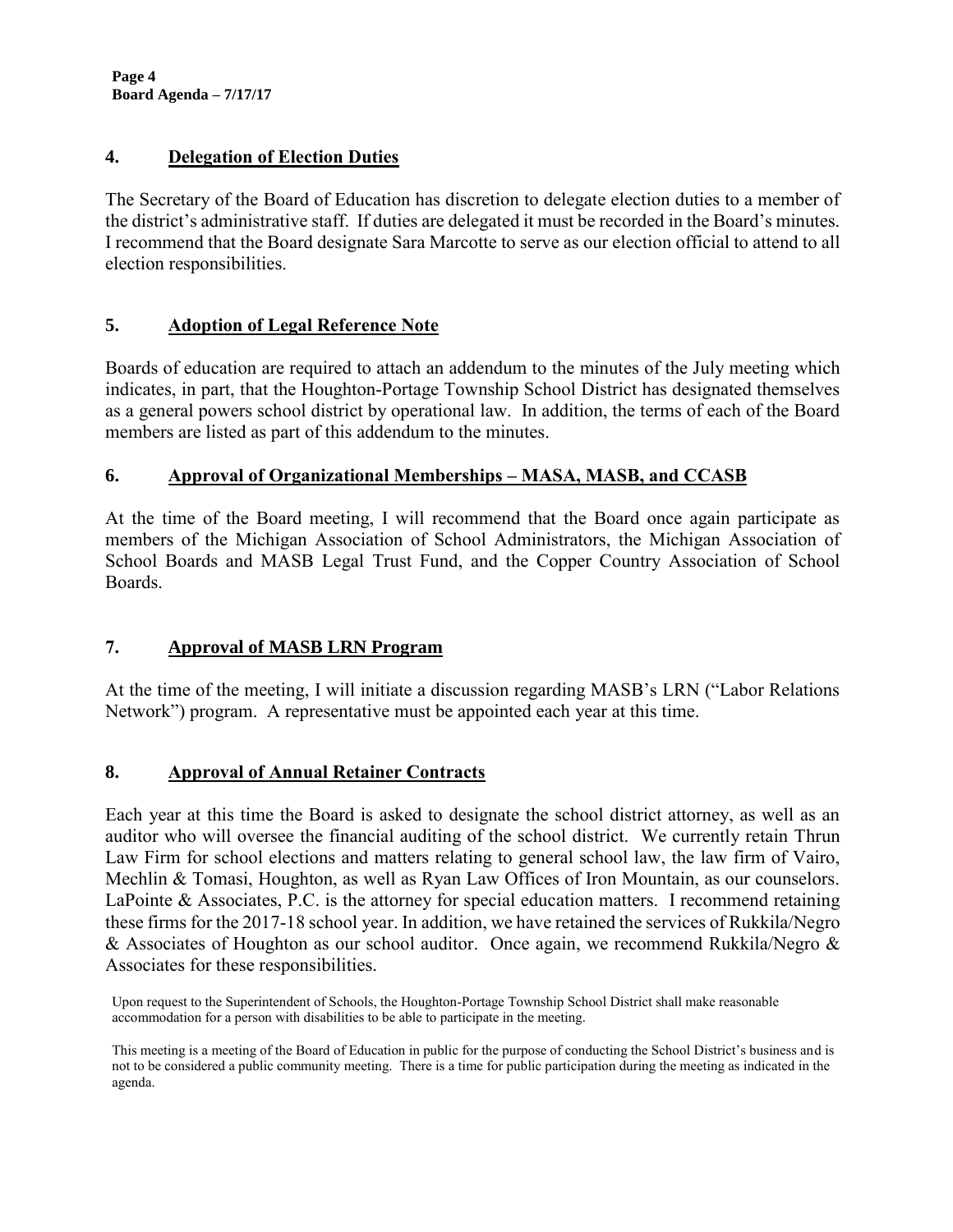**Page 5 Board Agenda – 7/17/17**

#### **9. Designation of Carriers to Transport Students**

We should designate the buses of Lamers Transit, all area schools, Copper Country ISD, Michigan Tech University, Houghton Transit Authority, Hancock Transit, local taxi companies, R&A Transportation, and any other carrier designated by the Board or the approval of the superintendent.

#### **10. Selection of Representative for CCASB**

At the time of the Board meeting, I will initiate a discussion regarding a representative for the CCASB Board.

#### **11. Approval of Board Member Travel**

Each year, the Board of Education is required to pass a resolution approving Board travel to various MASB and MASA functions and seminars, the National School Board Association, the U.P. Legislative Summit, the Governor's summit and CCASB functions.

# **12. Resolution to Designate Julie Filpus as District Representative in Absence of the Superintendent**

Each year the Board is asked to designate someone to handle district affairs during the absence of the superintendent. I recommend that the Board of Education designate our middle school principal, Julie Filpus, to fill this role.

# **13. Schools of Choice Program for 2017-18 School Year**

At the time of the Board meeting, I will recommend that the district participate in the Schools of Choice program for the 2017-18 school year. This would be for students who reside within the intermediate school district.

Upon request to the Superintendent of Schools, the Houghton-Portage Township School District shall make reasonable accommodation for a person with disabilities to be able to participate in the meeting.

This meeting is a meeting of the Board of Education in public for the purpose of conducting the School District's business and is not to be considered a public community meeting. There is a time for public participation during the meeting as indicated in the agenda.